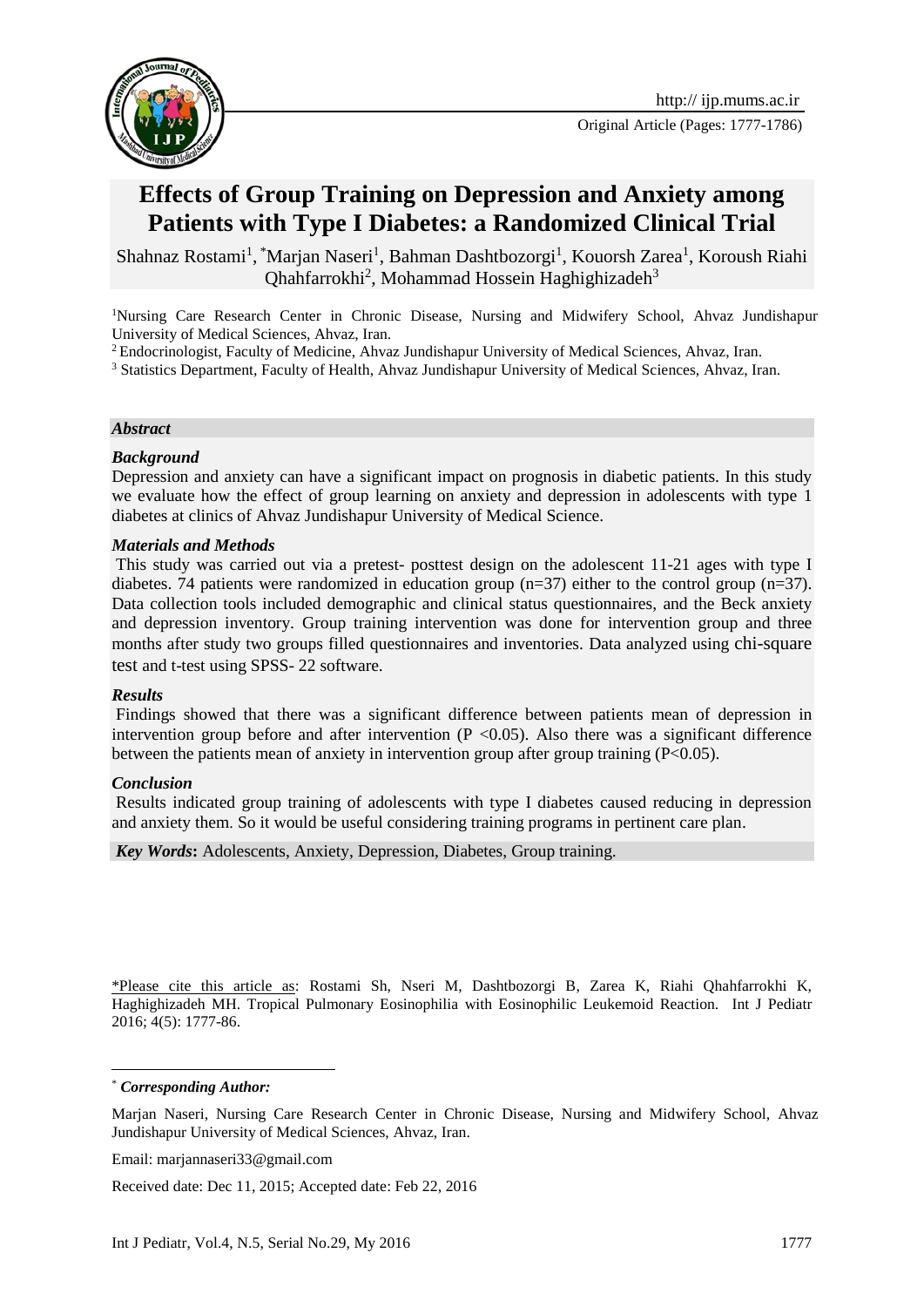### **1- INTRODUCTION**

Type I diabetes is the most common chronic disease of the endocrine glands in which the beta cells of the islets of Langerhans in Pancreas are degraded for an unknown reason and the insulin levels will be reduced (1). The disease can occur at any age, but the peak incidence is between 10 and 15 years old and 75% of cases are diagnosed before the age 18 years old (2). The number of patients with type I diabetes in Iran is approximately 5%-10% of total people with diabetes and according to the prediction of experts; the number of patients will be tripled within the next 15 years (1).

High prevalence of type I diabetes along with the challenges of adolescence may face controlling the diabetes with obstacles that necessitates the disease selfmanagement by adolescents due to permanent changes in the lives of adolescents, because poor blood glucose control with surge teen challenge will affect teenagers' different dimensions of life such as physical, emotional, psychological, social and economic (4).

Diabetes on the mental – psychological background can cause disorders such as depression, anxiety, anger, aggression, loss of confidence, changes in mental image of their body in adolescence, among which the anxiety and depression are common and the most important psychological disorders (5). In a study conducted by the mean score of anxiety, depression, aggression in adolescents with diabetes is reported more than in nondiabetic adolescents and these people have more problems in connecting with family (6). Also, according to the evidence, more than a quarter of diabetic patients in different age groups, including childhood and adolescence suffer from depression (7). There are several strategies for the prevention of complications, disease management, and coping with the disease,

which the most basic and most effective and easiest solution is education. Education is a way to transfer knowledge necessary to change behavior (1). Running educational program for patients to enable them to self-care and optimal control of blood glucose, as well as reinforcing the perception of life goals, improvement of mood disorders such as reducing anxiety and depression, improvement of compatibility and compliance behaviors of patients and ultimately improvement of the quality of life are one of the most important indicators of health and an important part of diabetes care (9). The training interventions include individual training, group training, panel discussions, workshops and group counseling. To teach diabetics, it is necessary to use methods that patients have a greater involvement and understandable education (10). Group makes better training due to engage adolescents to answer to questions in group (11). Group training is a best known and most common organized training method which is used as a way to contribute to the control the problem in peer groups due to their mutual influence used (12). Wilkinson recommends the group teaching as an ideal method for the study of personal feelings and beliefs about health and illness (13). About the adolescents, the group is a good place to identify their emotions, and challenge their controversial and conflicting emotions and values alongside their peers and test their limitations (14). Also, the members will have an opportunity to change and modify it by studying their behavior and values and comparing with others (15). Mufson showed the efficacy of interpersonal psychotherapy on adolescents' depression in the context of teamwork (16). Study by Shirazi found that training self- care behaviors as group discussion is applied as an effective method to improve the knowledge and practice of adolescents with diabetes (17). Therefore, considering the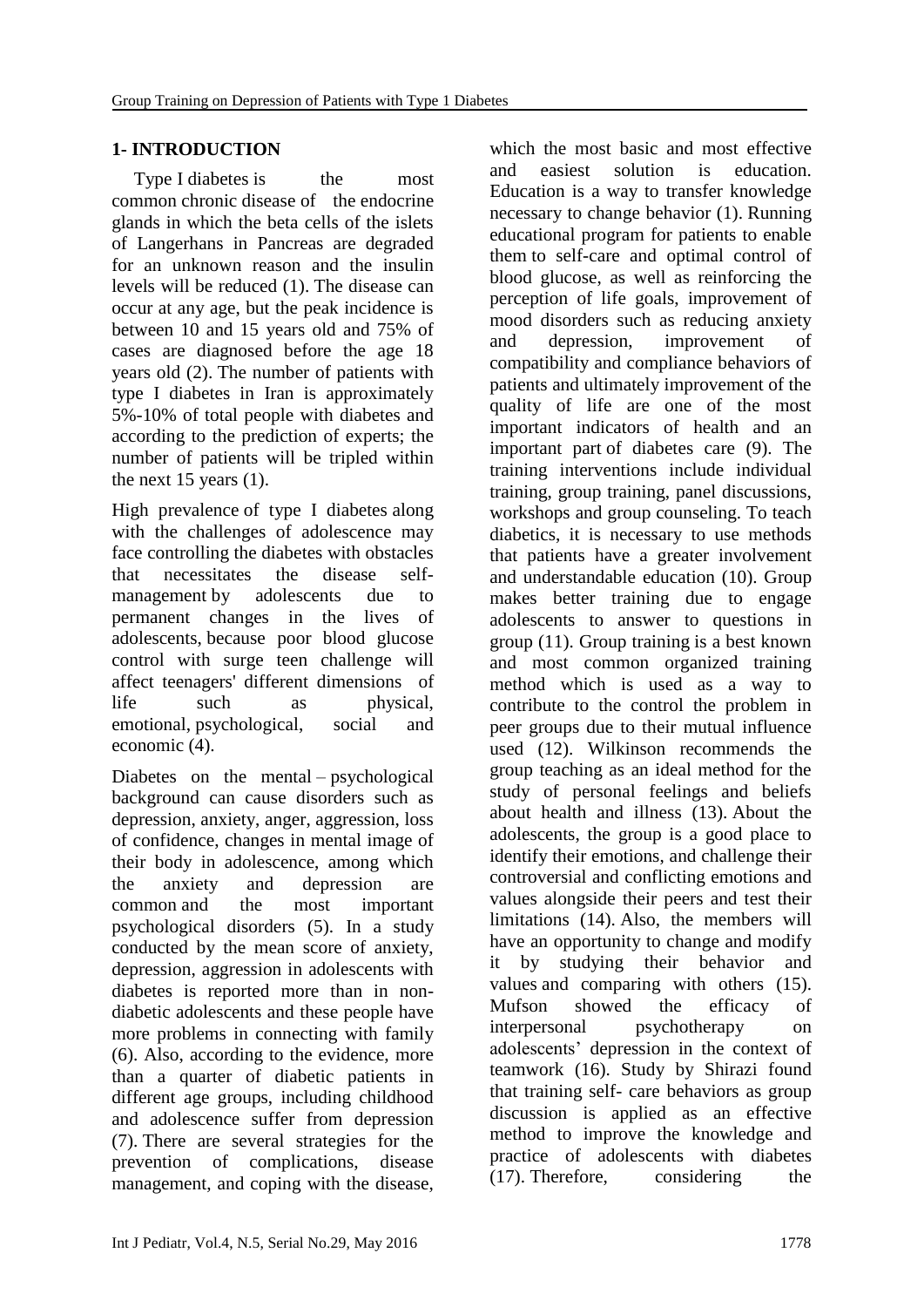characteristics of adolescents, including independence and self-orientation and trust to the peer group, using the participation of young people increase the effect of training, so the importance and necessity of patient education in improving diabetes management led to see the education, as an effective element in diabetes management which provides an opportunity to reduce the financial burden of diabetes on patients, families and sanitation systems along with many positive consequences by preventing the occurrence of intensifying complications and comorbidities (18).

Since most of education programs especially in Iran is related to physical aspects and the patients with type II diabetes, and in form individually performance training as a study that has evaluated the impact of group training on glycemic control, anxiety and depression in adolescents is not found in Iran; thus the researchers tried to understand if the group training interventions will work on glycemic control, anxiety and depression in adolescents with type I diabetes.

# **2- MATERIALS AND METHODS**

# **2-1. Study design and population**

This randomized clinical trial study with intervention and control groups conducted in 2014. Permission to done study was given by Ahvaz Jundishapur University of Medical Sciences Committee after ethical approval by ethical committee with code No. 117.1393. The target population consisted of adolescents with type I diabetes referring to endocrinology clinics of Ahvaz Jundishapur University of Medical Science, South-west of Iran. Before making the decision to participate in the study, patients (n=100) and their parents received information about the study and were asked to sign a written consent. After consent was confirmed, based on a formula for determination of sample volume, eligible participants (n= 74) randomly (simple randomly) assigned to the intervention group (patient education: n=37) and to control (patient without education:  $n=37$ ) (Figure.1).

Criteria for patients inclusion in the study including: having lived in the city of Ahvaz, confirmation of the diagnosis of diabetes by a physician, a lack of receiving group- support training until the program start, lack of history of uncontrolled underlying disease such as epilepsy, etc., lack of long-term complications of diabetes (retinopathy, nephropathy, neuropathy), desire to participate in the training programs, having no history of severe anxiety and depression and other mental illnesses before suffering diabetes and criteria for patients exclusion from the study including: lack of participation in a group training program more than two sessions, psychiatric treatment or drug abuse during the study, hospitalization during the execution of the study. The randomization was done by using a computer-generated list of the numbers 1 or 2 in random order.

# **2-2. Intervention**

Education and support needs assessment at the beginning and before the intervention was obtained by interviewing. Then the group training sessions were conducted through group discussion for intervention group divided in three groups: (two groups of 12, a group of 13 people) for 8 weeks, a 2-hour session each weak. Topics raised in these sessions included: information about diabetes and related complications, causes, methods of care and self-care, blood sugar control solutions, emotional support including anxiety and depression, enforcing positive thinking and success strategies, how to live better and so that during each session topics and discussions of previous sessions were also examined. In this study, no training intervention was done for control group. Researchers, one pediatric nurse and psychiatric nurse and a graduate student managed teaching group and had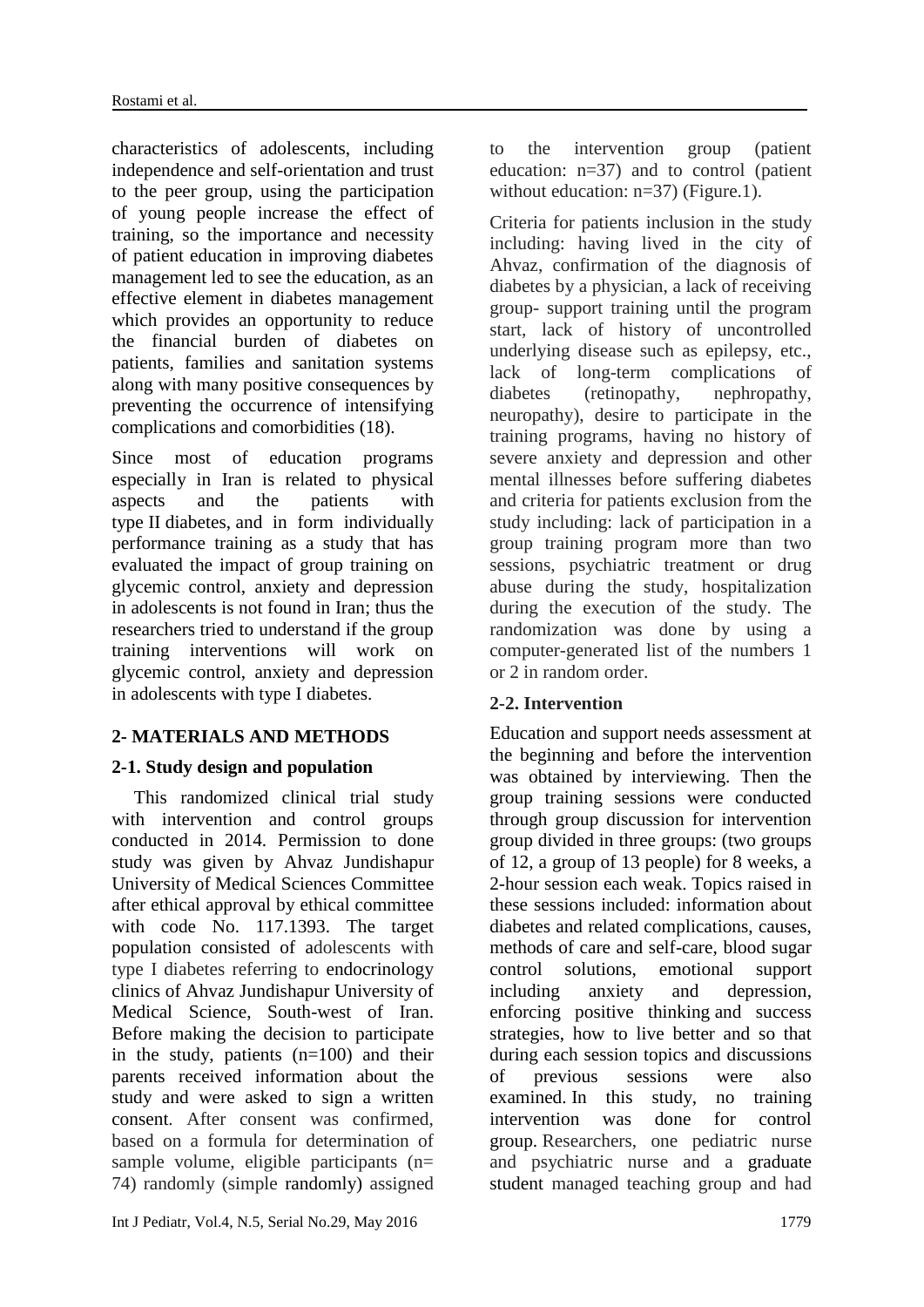experiences with providing care to adolescents with type 1 diabetes (T1DM) for years. Programs of group training sessions were set based on the most recent literature and books, and consultation with experts which was presented by the researcher and cooperation of supervisor and adviser. After the end of training sessions, the subjects were allowed to use the new skills in their daily life for 3 months from the beginning of the study, and during this period, the researcher was in contact with them by phone, also a phone number was placed at their disposal to call and speak about their problems if needed.

#### **2.3-Ethical consideration**

The initial plan of the study was approved by the Ethics Committee of Ahvaz Jundishapur University of Medical Sciences with code No. 117.1393

#### **2.4-Data collection**

After obtaining permission of Ahvaz Jundishapur University of Medical Sciences to doing research, sampling was done based on inclusion criteria. All participants in the research are justified on how to design, confidentiality and lack of misuse of information, as well as the aim of the project and, if desired, they were included to the study by obtaining informed consent. First both groups have filled the questionnaires containing demographic and medical data and anxiety and depression inventories. Also, at baseline tests of fasting blood sugar (FBS) and Hemoglobin A1c (HbA1c) were done for intervention and control groups. After 3 months of beginning of study anxiety and depression questionnaires were completed by two groups after intervention.



**Fig. 1**: Sampling strategy and the procedures that were implemented to collect the samples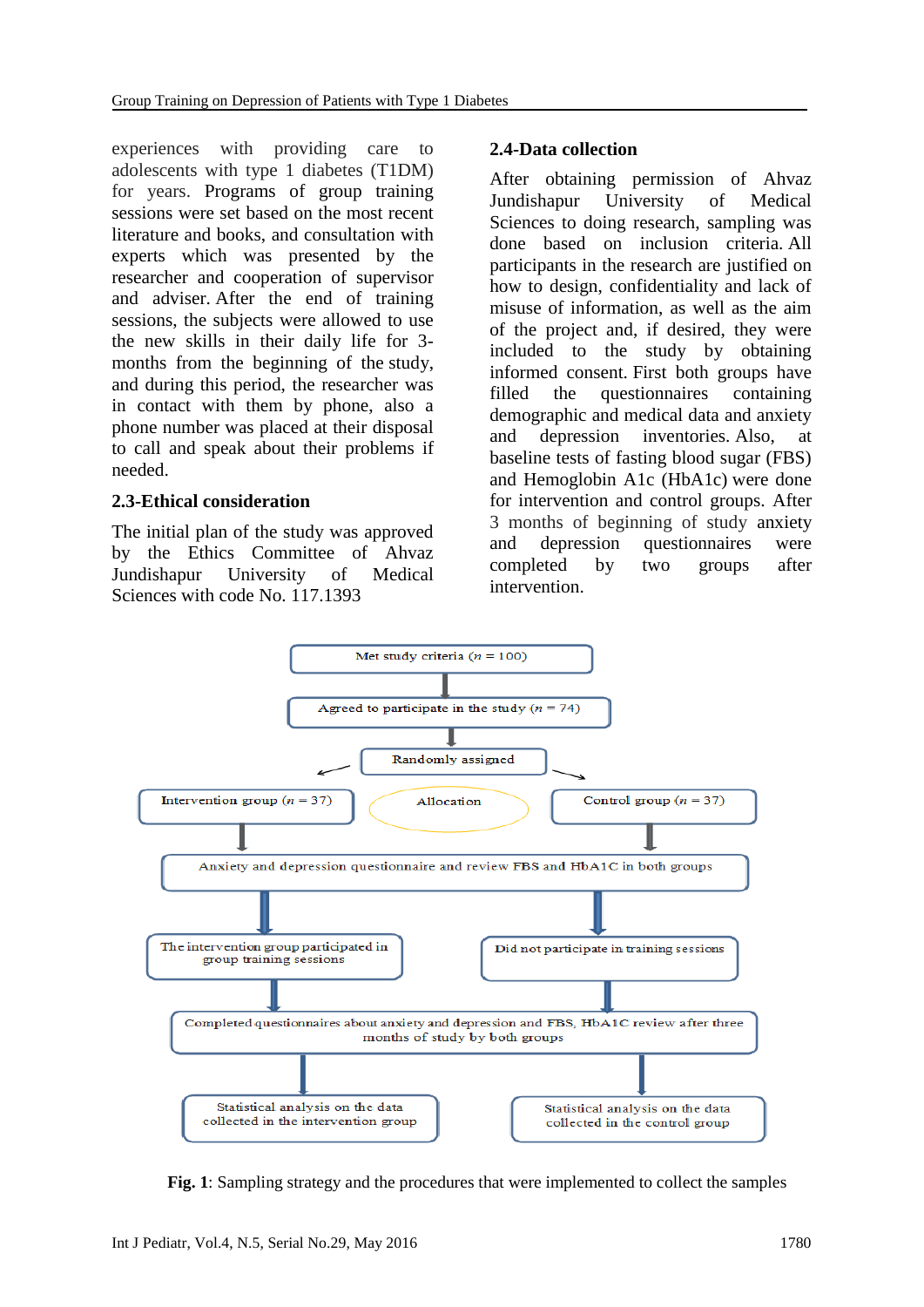# **2.5-Instruments**

Three instruments were used to collect data, **first** a researcher made questionnaire that includes demographic features and clinical status of patients, including items such as age, gender, education, ethnicity, family size, family history of diabetes, economic status, age at diagnosis, type of treatment, number of insulin injections, the last fasting blood sugar and HbA1C levels and history of participation in training classes. The others, Beck Depression and Anxiety Inventories, Beck Depression Inventory was designed based on clinical criteria of depression by (19) and consists of 21 items, each item has four options. Two items out of 21 items refer to temper, eleven to the cognitive problems, two to obvious behaviors, and five to physical symptoms and one to interpersonal relationships. The subjects were asked to choose an option that is compatible most with their current mood. The score of each item is 0 to 3 and total score is between 0 and 63. Beck Anxiety Inventory has 21 items and measures the severity of anxiety on the subjects. The questionnaire is scored based on a scale from zero to 3 that option 1 receives score zero, option 2 receives score 1, option 3 receives score 2 and option 4 receives score 3 and the highest score achieved is 63. Glycosylated hemoglobin measurement was performed in a laboratory by colorimetric method. The index is reported as a percentage. FBS measurement was also done by using a glucometer.

# **2.6-Statistical analysis**

Data were analyzed using chi-square test for qualitative variables, the independent ttest to compare both groups before and after the intervention. Significant level for alpha was 0.05. Statistical analyses were performed using statistical package for social sciences (SPSS) version 22, (20). for windows. Data was reported using

Int J Pediatr, Vol.4, N.5, Serial No.29, May 2016 1781 1781

mean  $\pm$  standard deviation (SD), number and percentage.

# **3-RESULTS**

In this study, the majority of subjects in the intervention group (48.7%) and control group (46%) were aged 15-18 years old and chi-square test showed no significant difference between the two groups in terms of age ( $P = 0.96$ ). Also the majority of subjects in the intervention group (64.8%) and control group (54%) were female and chi-square test showed no significant difference between the two groups in terms of gender  $(P = 0.34)$ . In terms of education level, results showed that in the intervention group (37.9%) and control group (46%), most subjects had a secondary degree and chi-square test showed no significant difference between the two groups  $(P= 0.77)$ . Most subjects in the intervention group (51.3%) and control group (46%) were Arab and chi-square test showed no significant difference between the two groups in terms of ethnicity  $(P =$ 0.65). In terms of the diabetes history it can be said that most of the patients participating in this study in the intervention group (35.2%) and control group (32.4%) had a history of diabetes for 6-7 years and chi-square test showed no significant difference between the two groups in the duration of diabetes (P=0.83). In terms of family history, most subjects in the intervention group (54%) and control group (64.8%) had a positive family history of diabetes and chi-square test showed no significant differences between the two groups in term of a family history of diabetes ( $P = 0.89$ ). In terms of income, the majority of participants in the intervention group (75.7%) and control group (70.3%) had an income more than 7,000,000 Rials and chi-square test showed no significant difference between the two groups in terms of monthly income (P = 0.27) **(Table 1).**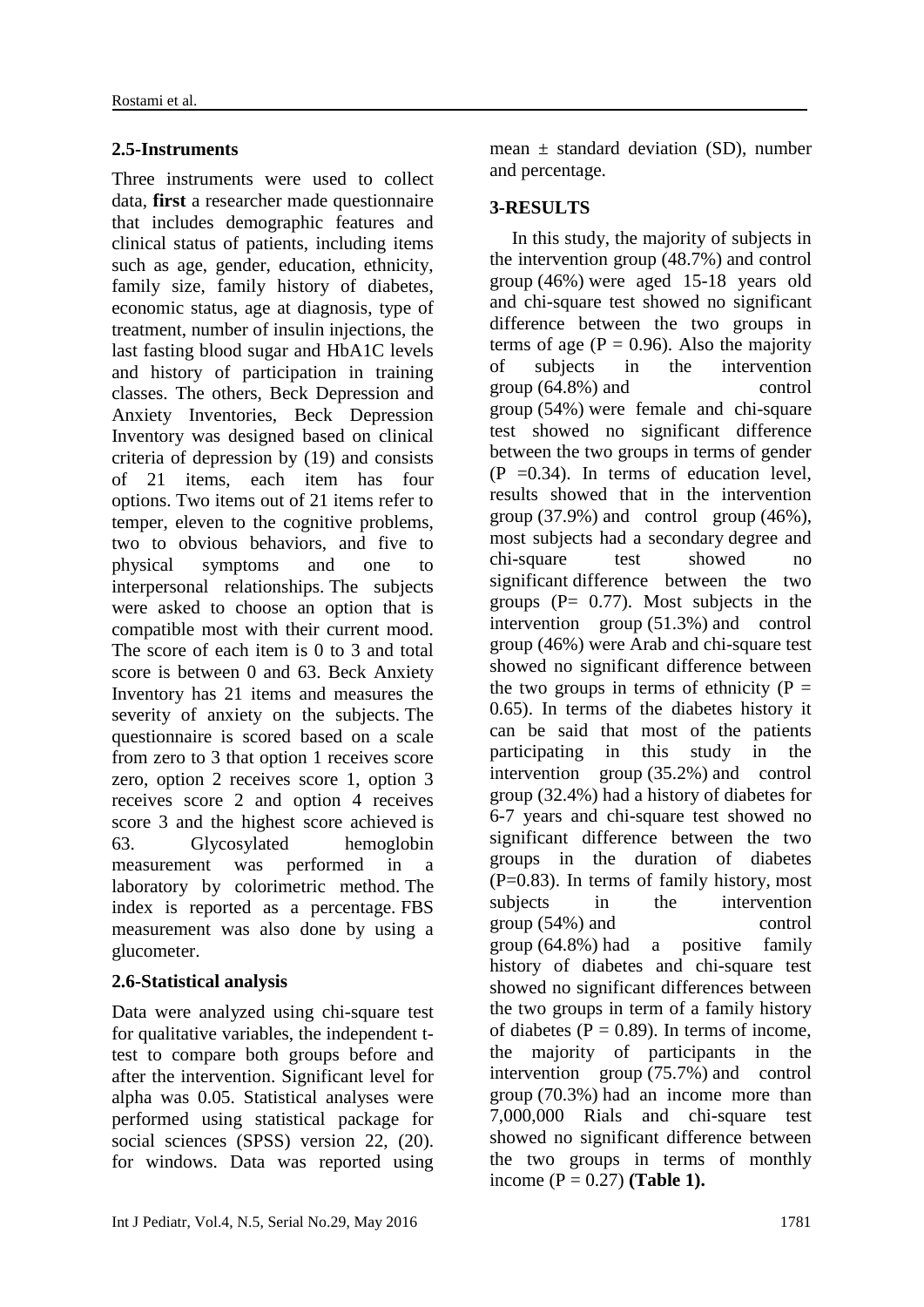| Demographic features          |                             |              |         |                |         |         |  |
|-------------------------------|-----------------------------|--------------|---------|----------------|---------|---------|--|
|                               |                             | Intervention |         | Control        |         | P-value |  |
|                               |                             | Number       | Percent | Number         | Percent |         |  |
| Age (year)                    | $11 - 14$                   | 10           | 0.27    | 10             | 0.27    |         |  |
|                               | $15 - 18$                   | 18           | 48.7    | 17             | 0.46    | 0.96    |  |
|                               | 19-21                       | 9            | 24.3    | 10             | 0.27    |         |  |
| Gender                        | <b>Boy</b>                  | 13           | 35.2    | 17             | 0.46    | 0.34    |  |
|                               | Girl                        | 24           | 64.8    | 20             | 0.54    |         |  |
|                               | Primary                     | 3            | 1.8     | $\overline{4}$ | 8.10    |         |  |
| Education                     | Secondary                   | 14           | 37.9    | 17             | 46      |         |  |
|                               | <b>High School</b>          | 11           | 29.7    | 9              | 3.24    | 0.77    |  |
|                               | Diploma                     | 6            | 16.2    | $\overline{3}$ | 1.8     |         |  |
|                               | Collegiate                  | 3            | 8.1     | $\overline{4}$ | 8.10    |         |  |
| Ethnicity                     | Lor                         | 13           | 35.2    | 12             | 32.4    |         |  |
|                               | Arab                        | 19           | 51.3    | 17             | 46.0    | 0.65    |  |
|                               | Persian                     | 5            | 13.5    | 8              | 21.6    |         |  |
|                               | $1 - 2$                     | 6            | 16.2    | $\overline{4}$ | 10.8    | 0.83    |  |
| Duration of<br>Diabetes(year) | $3-4$                       | 9            | 24.3    | 12             | 32.4    |         |  |
|                               | $5 - 6$                     | 9            | 24.3    | 9              | 24.3    |         |  |
|                               | $6 - 7$                     | 13           | 35.2    | 12             | 32.4    |         |  |
| Family history<br>of diabetes | Yes                         | 20           | 54.0    | 24             | 64.8    |         |  |
|                               | N <sub>o</sub>              | 17           | 46.0    | 13             | 35.2    | 0.89    |  |
| Family income (Rials)         | Between 4.000.000-7.000.000 | 9            | 24.3    | 11             | 29.7    | 0.27    |  |
|                               | More than 7.000.000         | 28           | 75.7    | 26             | 70.3    |         |  |

| Table 1: Demographic characteristics of subjects in intervention and control group |  |
|------------------------------------------------------------------------------------|--|
|------------------------------------------------------------------------------------|--|

# **3-1. Change of depression**

About the depression, it can be said that the mean depression score of patients in both groups before the intervention had no statistically significant difference  $(P =$ 0.24), while the difference in average score of depression between the two groups after the intervention was statistically significant. (P<0.002) and it means that the depression score was reduced in the training group and was increased in the control group **(Table 2)**.

| Depression          | Before intervention |                         |                   |              | After intervention |         |                  |      |
|---------------------|---------------------|-------------------------|-------------------|--------------|--------------------|---------|------------------|------|
| rate                |                     | Control<br>Intervention |                   | Intervention |                    | Control |                  |      |
|                     | N                   | $\%$                    | N                 | $\%$         | N                  | $\%$    | N                | $\%$ |
| No depression       | 5                   | 13.5                    | 8                 | 21.6         | 19                 | 51.3    | 6                | 16.2 |
| Mild depression     | 15                  | 40.5                    | 8                 | 21.6         | 8                  | 21.6    | 7                | 19.0 |
| Moderate depression | 10                  | 27.0                    | 13                | 35.2         | 7                  | 19.0    | 15               | 40.5 |
| Severe depression   | 7                   | 19.0                    | 8                 | 21.6         | 3                  | 8.1     | 9                | 24.3 |
| Total               | 37                  | 100                     | 37                | 0.100        | 37                 | 100     | 37               | 100  |
| $Mean \pm SD$       | $16.10 \pm 10.76$   |                         | $20.00 \pm 10.73$ |              | $13.02 \pm 8.50$   |         | $21.27 \pm 9.92$ |      |
| P- value            | 0.24                |                         |                   | 0.002        |                    |         |                  |      |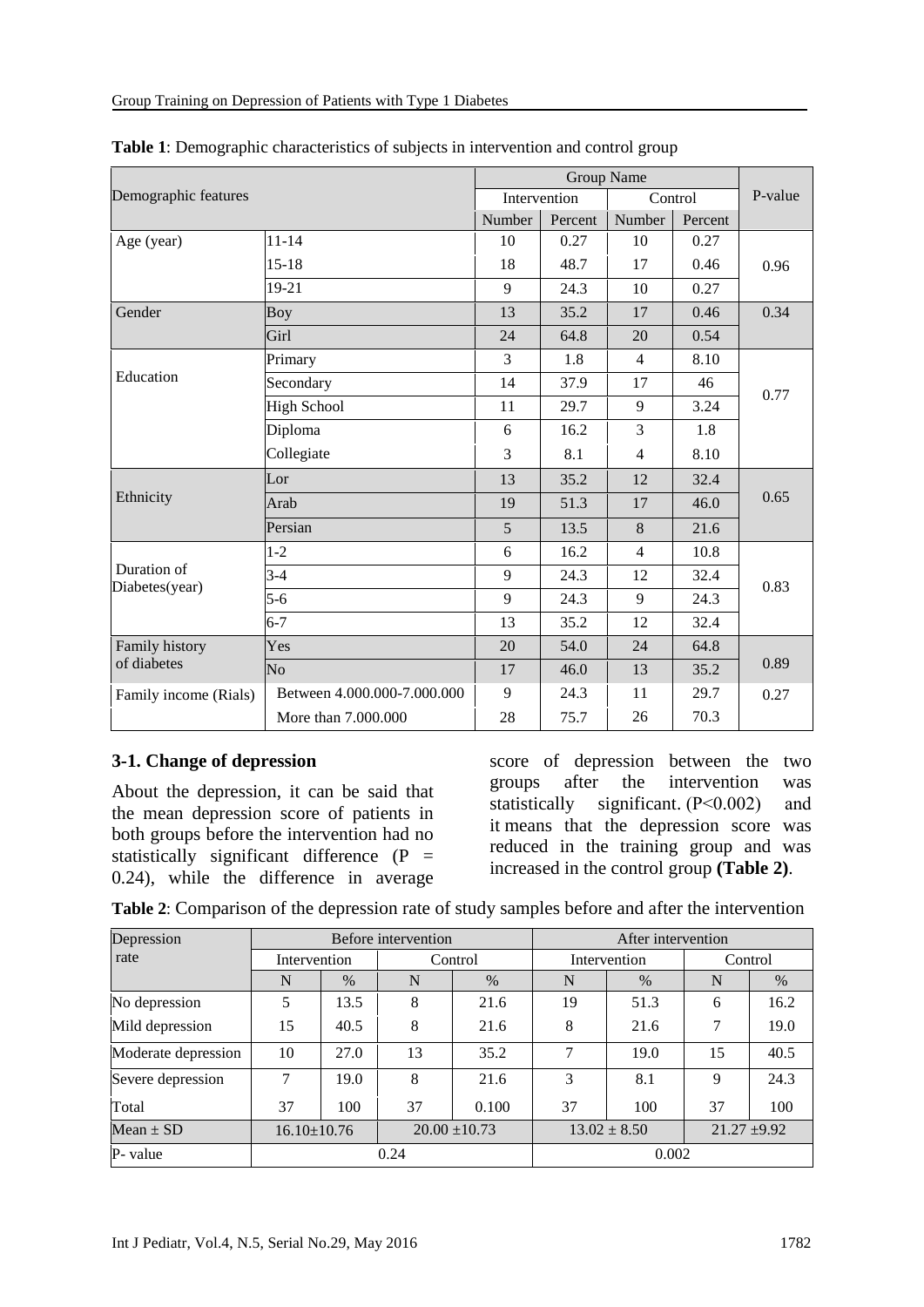#### **3-2. Change of anxiety**

The results of current study showed that average anxiety score of patients in two groups before the intervention had no statistically significant difference  $(P =$ 0.46). While, the difference in mean of anxiety score of subjects after intervention was statistically significant ( $P = 0.003$ ).

This means that anxiety scores in the intervention group was decreased, and not only it is not decreased in control group but also it is increased **(Table.3).**

| Anxiety          | Before intervention                    |       |         | After intervention |              |                   |                |       |
|------------------|----------------------------------------|-------|---------|--------------------|--------------|-------------------|----------------|-------|
|                  | Intervention                           |       | Control |                    | Intervention |                   | Control        |       |
|                  | N                                      | $\%$  | N       | $\%$               | N            | $\%$              | N              | $\%$  |
| No anxiety       | 9                                      | 24.3  | 6       | 16.2               | 13           | 35.2              | $\overline{2}$ | 5.4   |
| Mild anxiety     | 11                                     | 29.7  | 12      | 32.4               | 15           | 40.5              | 6              | 16.2  |
| Moderate anxiety | 8                                      | 21.6  | 8       | 21.6               | 6            | 16.2              | 18             | 48.7  |
| Severe anxiety   | 9                                      | 24.3  | 11      | 29.7               | 3            | 8.1               | 11             | 29.7  |
| Total            | 37                                     | 0.100 | 37      | 0.100              | 37           | 0.100             | 37             | 0.100 |
| Average $\pm$ SD | $16.75 \pm 10.54$<br>$18.32 \pm 10.39$ |       |         | $12.54 \pm 8018$   |              | $19.00 \pm 10.18$ |                |       |
| P-value          | 0.46                                   |       |         | 0.003              |              |                   |                |       |

**Table 3:** Comparison of anxiety of study samples before and after the intervention

#### **3.3-Change of HgA1C and FBS**

The study showed that average FBS of patients in both groups before the intervention had no significant differences  $(P=0.31)$ . In connection with HbA1C, the results showed that the mean HbA1C of patients in both groups before the intervention had no statistically significant differences (P= 0.30)**(Table 4).**

**Table 4:** Comparison of mean of FBS, HBA1C of study subjects before and after the intervention in both intervention and control groups

| Variables                       | Group name   | Review time         |           |                    |           |  |  |
|---------------------------------|--------------|---------------------|-----------|--------------------|-----------|--|--|
|                                 |              | Before intervention |           | After intervention |           |  |  |
|                                 |              | Mean                | <b>SD</b> | Mean               | <b>SD</b> |  |  |
| <b>FBS</b>                      | Intervention | 181.59              | 94.14     | 135.75             | 65.50     |  |  |
|                                 | Control      | 203.43              | 91.12     | 212.70             | 87.67     |  |  |
|                                 | P-value      | 0.31                |           | 0001               |           |  |  |
| H <sub>b</sub> A <sub>1</sub> C | Intervention | 10.68               | 2.15      | 7.87               | 2.01      |  |  |
|                                 | Control      | 10.17               | 2.09      | 11.04              | 2.30      |  |  |
|                                 | P-value      | 0.30                |           | 0.001              |           |  |  |

#### **4-DISCUSSION**

A study found that depression increases the severity and variety of complications in individuals with diabetes (21). Depression might cause functional deficits that increase medical costs. Past studies have found that depression in patients with

diabetes might increase medical costs by four to five times (22). It is apparent that dealing with depression might lower medical and social costs. According to the results of Watson (23) the lifetime comorbidity of general anxiety disorder and major depression disorders was 66.3– 80%. Psychosocial factors play an integral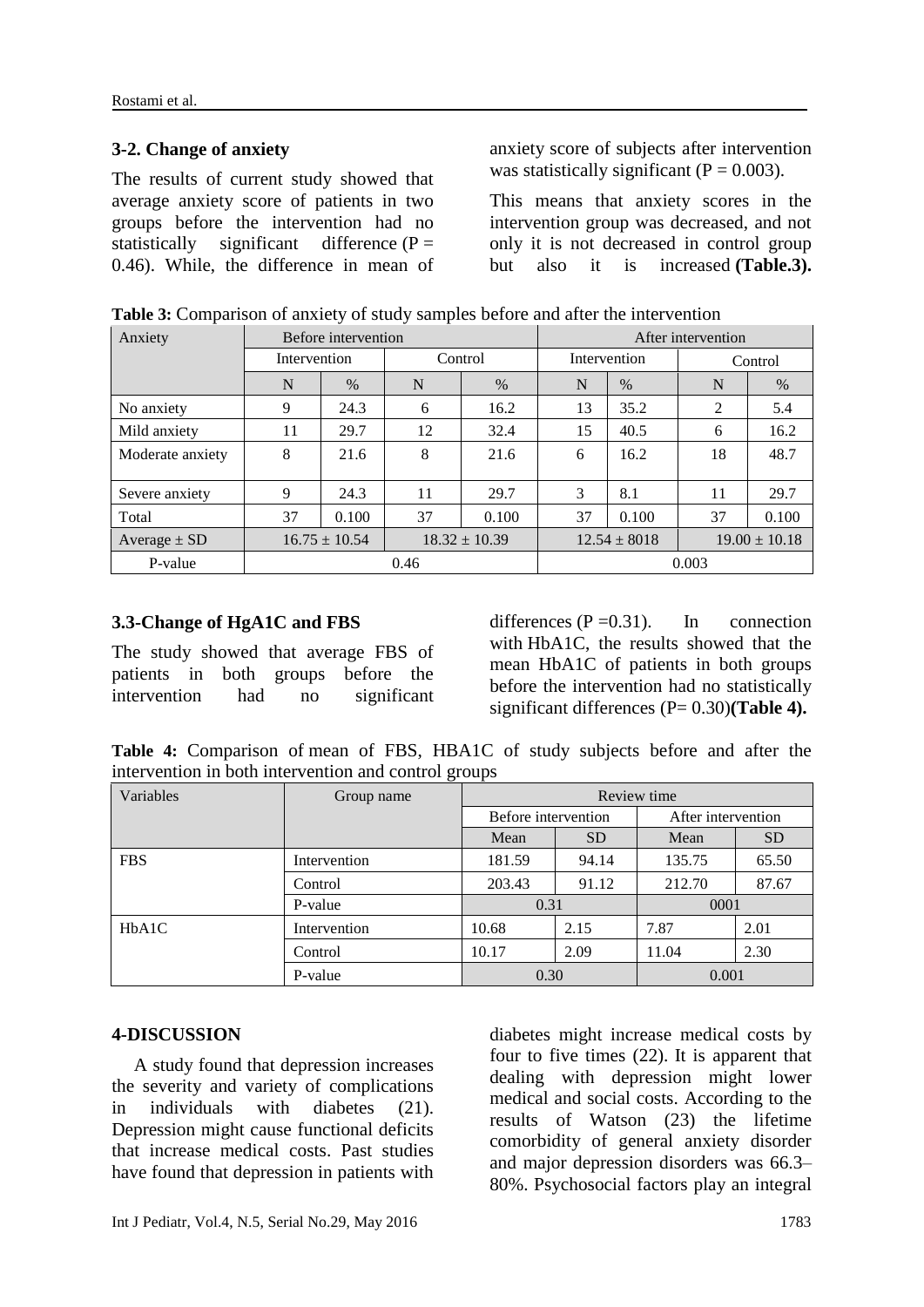role in diabetes management. Their impact is a stronger predictor of mortality in patients with diabetes than many physiological variables (24).

Finding in one study revealed that depression and anxiety are closely related to high blood glucose levels in both type 1 diabetes and type 2 diabetes individuals. High blood glucose can complicate vascular diseases, and moreover, poor blood glucose regulation is one of the main contributors of depression in individuals with diabetes (25). However, psychosocial issues are important for people with diabetes, and psychosocial therapy can help patients improve their disease management (26).

In this randomized, controlled trial, we hypothesized that adolescents with diabetes receiving group training intervention would have a lesser anxiety and depression scores that control group patients. The hypothesis was confirmed: we found that after intervention of group training, the mean anxiety and depression scores in diabetic adolescents have decreased. So, performing the group training program has a key role in reducing these parameters. These results were consistent with the results of Ayman who showed that a significant improvement was detected at the level of anxiety and depression after training intervention (P= 0.03) (27). Also, study of Aghakhani showed the role of training intervention in reducing anxiety and depression in patients with myocardial infarction (28). In addition, the results of this study were consistent with the results of Ooi et al. who showed that group training has increased the information and knowledge of diabetics' patients about the diabetes and prevention its complications including mental and psychological problems significantly (29). Thus, according to the findings of this research, it can be said that performing an effective training program for adolescents with type I diabetes leads to improved mental -psychological indicators in them by promoting the leadership behaviors (30).

### **5-CONCLUSION**

The results of this study indicated that training increases the ability to control emotional psychological problems.

Because of the importance of training, especially group training in the prevention and control of psychological symptoms in diabetic adolescents, it is recommended to conduct similar studies for people with diabetes and other chronic illnesses. It is also suggested to consider nurses in group training of the diabetic patients with in relation with the psychological disorders and provide permanent training for diabetes centers especially for vulnerable segments of the society including adolescents.

### **6-CONFLICT OF INTEREST:** None.

### **7-ACKNOWLEDGMENTS**

This study was one part of MSc dissertation of the first author, financially supported by Ahvaz University of Medical Sciences. The research team hereby appreciates the cooperation received from the Vice-chancellor's research of Ahvaz Jundishapur University of Medical, Iran.

### **8- AUTHORS CONTRIBUTIONS**

- *Study design*: R S, NM, DB B, KZ
- *Data Collection and Analysis*: R S, NM, DB B, R KG, H MH,
- *Manuscript Writ*ing: R S, NM, DB B, KZ.

### **9- REFERENCES**

1. Teeuw WJ, Gerdes VE, Loos BG. Effect of Periodontal Treatment on Glycemic Control of Diabetic Patients A systematic review and meta-analysis. Diabetes care 2010;33(2):421-7.

2. Ali MK, Bullard KM, Saaddine JB, Cowie CC, Imperatore G, Gregg EW. Achievement of goals in US diabetes care,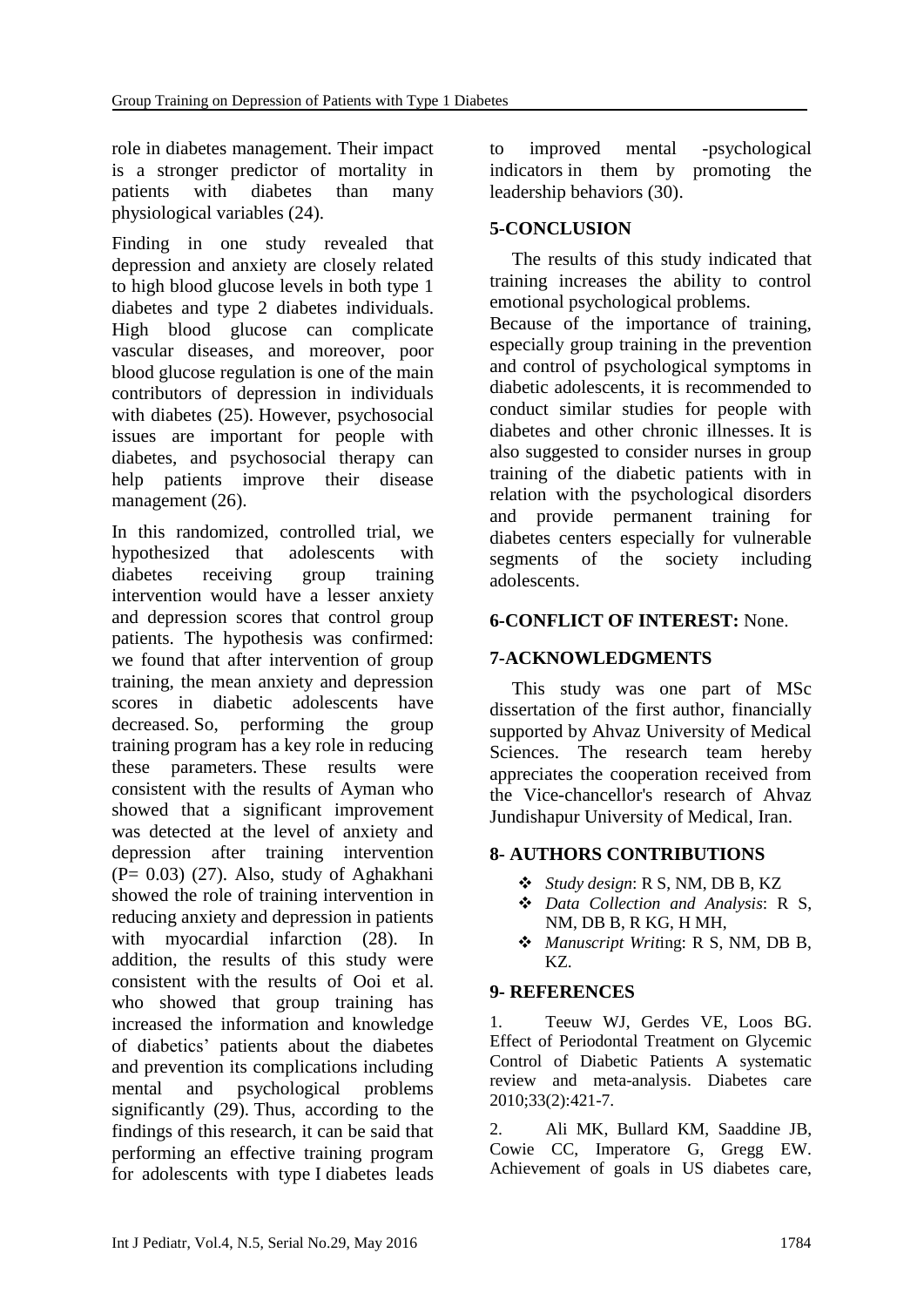1999–2010. New England Journal of Medicine 2013;368(17):1613-24.

3. Hinkle JL, Cheever KH. Brunner & Suddarth's Textbook of Medical-surgical Nursing: Lippincott Williams & Wilkins; 2013.

4. Hovorka R, Allen JM, Elleri D, Chassin LJ, Harris J, Xing D, et al. Manual closed-loop insulin delivery in children and adolescents with type 1 diabetes: a phase 2 randomised crossover trial. The Lancet 2010;375(9716):743-51.

5. Van der Feltz-Cornelis CM, Nuyen J, Stoop C, Chan J, Jacobson AM, Katon W, et al. Effect of interventions for major depressive disorder and significant depressive symptoms in patients with diabetes mellitus: a systematic review and meta-analysis. General hospital psychiatry 2010;32(4):380-95.

6. Zarrehesabi S. Survey of psychosocial problems of diabetic adolescents and comparison with non-diabetic adolescents selected from Tehran District. Shahid Beheshti University of Medical Sciences, College of psychology and humanitie. MS thesis; 2010. 1-8.

7. Eccleston C, Fisher E, Law E, Bartlett J, Palermo TM. Psychological interventions for parents of children and adolescents with chronic illness. The Cochrane database of systematic reviews 2015;4:Cd009660.

8. Sawtell M, Jamieson L, Wiggins M, Smith F, Ingold A, Hargreaves K, et al. Implementing a structured education program for children with diabetes: lessons learnt from an integrated process evaluation. BMJ open diabetes research & care 2015;3(1):e000065.

9. Robling M, McNamara R, Bennert K, Butler CC, Channon S, Cohen D, et al. The effect of the Talking Diabetes consulting skills intervention on glycaemic control and quality of life in children with type 1 diabetes: cluster randomised controlled trial (DEPICTED study). BMJ (Clinical research ed) 2012;344:e2359.

10. Dalal MR, Robinson SB, Sullivan SD. Real-world evaluation of the effects of counseling and education in diabetes management. Diabetes spectrum : a publication of the American Diabetes Association 2014;27(4):235-43.

11. McEwen LN, Ibrahim M, Ali NM, Assaad-Khalil SH, Tantawi HR, Nasr G, et al. Impact of an individualized type 2 diabetes education program on clinical outcomes during Ramadan. BMJ open diabetes research & care 2015;3(1):e000111.

12. Johnson DW, Johnson FP. Joining together: Group theory and group skills: Prentice-Hall, Inc; 1991.

13. Rhee H, Wenzel J, Steeves RH. Adolescents' psychosocial experiences living with asthma: A focus group study. Journal of Pediatric Health Care 2007;21(2):99-107.

14. Steinsbekk A, Rygg LO, Lisulo M, By Rise M, Fretheim A. WITHDRAWN: Group based diabetes self-management education compared to routine treatment, waiting list control or no intervention for people with type 2 diabetes mellitus. The Cochrane database of systematic reviews 2015;6:Cd003417.

15. Deakin T, McShane CE, Cade JE, Williams RD. Group based training for selfmanagement strategies in people with type 2 diabetes mellitus. The Cochrane database of systematic reviews 2005(2):Cd003417.

16. Mufson L, Gallagher T. A group adaptation of Interpersonal Psychotherapy for depressed adolescents. American journal of psychotherapy 2004;58(2):220-37.

17. Shirazi M, Anooshe M. The effect of self care program education by group discussion method on self concept in diabetic adolescent girls reffered to Iranian Diabetes Society. reffered to Iranian Diabetes 2011:40- 52.

18. Attridge M, Creamer J, Ramsden M, Cannings-John R, Hawthorne K. Culturally appropriate health education for people in ethnic minority groups with type 2 diabetes mellitus. The Cochrane database of systematic reviews 2014;9:Cd006424.

19. Beck AT, Ward C, Mendelson M. Beck depression inventory (BDI). Arch Gen Psychiatry 1961;4(6):561-71.

20. Elliott JM. Chicago, IL, USA. Letters to the Editor 2014;14:1081-92.